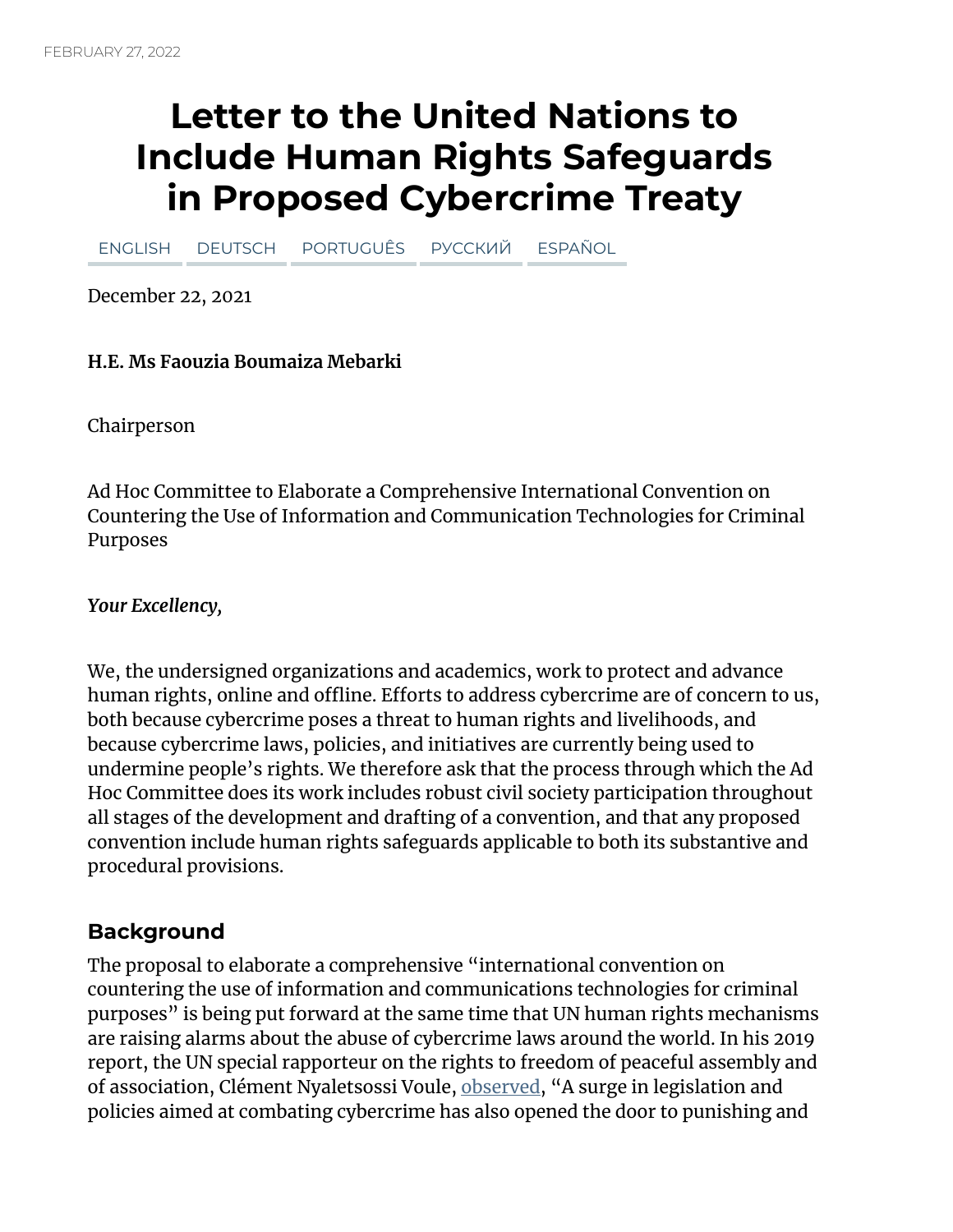surveilling activists and protesters in many countries around the world." In [2019](https://undocs.org/en/A/RES/74/146) and once [again](https://undocs.org/A/C.3/76/L.51/Rev.1) this year, the UN General Assembly expressed grave concerns that [cybercrime](https://undocs.org/en/A/RES/74/146) legislation is being misused to target human rights defenders or hinder their work and endanger their safety in a manner contrary to international law. This follows years of [reporting](https://www.hrw.org/news/2021/05/05/abuse-cybercrime-measures-taints-un-talks) from non-governmental organizations on the human rights abuses stemming from overbroad cybercrime laws.

When the convention was first proposed, over 40 leading digital rights and human rights organizations and experts, including many signatories of this letter, urged delegations to vote against the resolution, [warning](https://www.apc.org/en/pubs/open-letter-un-general-assembly-proposed-international-convention-cybercrime-poses-threat-human) that the proposed convention poses a threat to human rights.

In advance of the first session of the Ad Hoc Committee, we reiterate these concerns. If a UN convention on cybercrime is to proceed, the goal should be to combat the use of information and communications technologies for criminal purposes without endangering the fundamental rights of those it seeks to protect, so people can freely enjoy and exercise their rights, online and offline. Any proposed convention should incorporate clear and robust human rights safeguards. A convention without such safeguards or that dilutes States' human rights obligations would place individuals at risk and make our digital presence even more insecure, each threatening fundamental human rights.

As the Ad Hoc Committee commences its work drafting the convention in the coming months, it is vitally important to apply a human rights-based approach to ensure that the proposed text is not used as a tool to stifle freedom of expression, infringe on privacy and data protection, or endanger individuals and communities at risk.

The important work of combating cybercrime should be consistent with States' human rights obligations set forth in the Universal Declaration of Human Rights (UDHR), the International Covenant on Civil and Political Rights (ICCPR), and other international human rights instruments and standards. In other words, efforts to combat cybercrime should also protect, not undermine, human rights. We remind States that the same rights that individuals have offline should also be protected online.

### **Scope of Substantive Criminal Provisions**

There is no consensus on how to tackle cybercrime at the global level or a common understanding or definition of what constitutes [cybercrime](https://www.unodc.org/documents/organized-crime/UNODC_CCPCJ_EG.4_2013/CYBERCRIME_STUDY_210213.pdf). From a human rights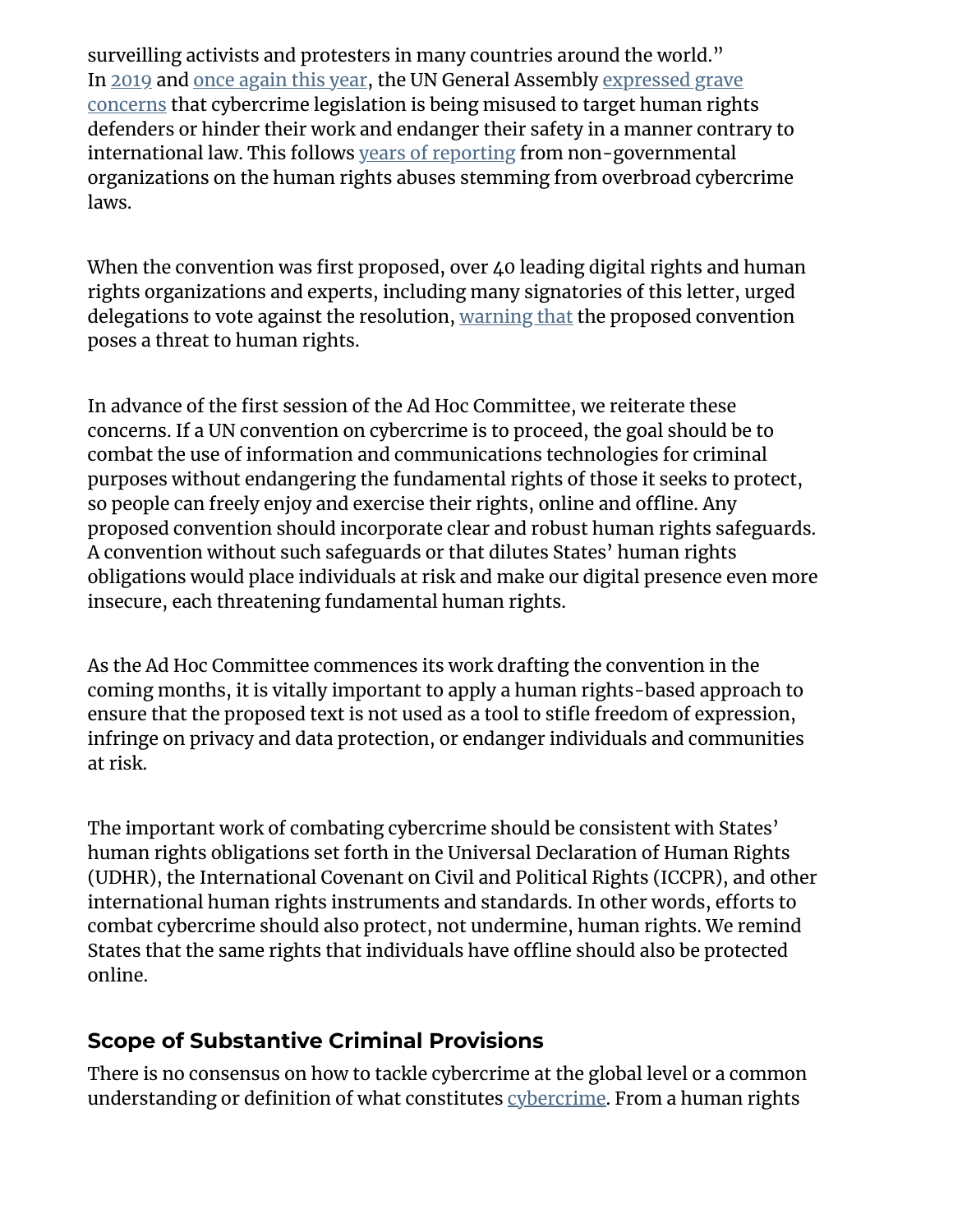perspective, it is essential to keep the scope of any convention on cybercrime narrow. Just because a crime might involve technology does not mean it needs to be included in the proposed convention. For example, expansive cybercrime laws often simply add penalties due to the use of a computer or device in the commission of an existing offense. The laws are especially problematic when they include contentrelated crimes. Vaguely worded cybercrime laws purporting to combat [misinformation](https://www.article19.org/resources/thailand-fake-news-undermine-freedom-of-expression/) and online support for or glorification of terrorism and extremism, can be misused to imprison **[bloggers](https://www.article19.org/resources/egypt-end-harassment-of-rights-defender/)** or **block** entire [platforms](https://www.accessnow.org/egyptian-parliament-approves-cybercrime-law-legalizing-blocking-of-websites-and-full-surveillance-of-egyptians/) in a given country. As such, they fail to comply with international freedom of expression standards. Such laws put journalists, activists, researchers, LGBTQ communities, and dissenters in danger, and can have a chilling effect on society more broadly.

Even laws that focus more narrowly on cyber-enabled crimes are used to undermine rights. Laws criminalizing unauthorized access to computer networks or systems have been used to target digital [security](https://www.eff.org/deeplinks/2021/06/eff-ecuadors-human-rights-secretariat-protecting-security-experts-vital-safeguard) [researchers,](https://www.eff.org/deeplinks/2019/11/raid-javier-smaldone-argentinian-authorities-have-restarted-their-harassment-e) whistleblowers, activists, and journalists. Too often, security researchers, who help keep everyone safe, are caught up in vague cybercrime laws and face criminal charges for identifying flaws in security systems. Some States have also interpreted unauthorized access laws so broadly as to effectively criminalize any and all [whistleblowing;](https://www.eff.org/document/us-v-chelsea-manning-eff-amicus-brief) under these interpretations, any disclosure of [information](https://nationalpost.com/news/canada/u-s-whistleblower-chelsea-manning-challenging-secrecy-laws-barring-her-from-canada) in violation of a corporate or government policy could be treated as "cybercrime." Any potential convention should explicitly include a malicious intent standard, should not transform corporate or government computer use policies into criminal liability, should provide a clearly articulated and expansive public interest defense, and include clear provisions that allow security researchers to do their work without fear of prosecution.

### **Human Rights and Procedural Safeguards**

Our private and personal information, once locked in a desk drawer, now resides on our digital devices and in the cloud. Police around the world are using an increasingly intrusive set of investigative tools to access digital evidence. Frequently, their investigations cross borders without proper safeguards and bypass the protections in mutual legal assistance treaties. In many contexts, no judicial oversight is involved, and the role of independent data protection regulators is undermined. National laws, including cybercrime legislation, are often inadequate to protect against disproportionate or unnecessary surveillance.

Any potential convention should detail robust procedural and human rights safeguards that govern criminal investigations pursued under such a convention. It should ensure that any [interference](https://necessaryandproportionate.org/principles/) with the right to privacy complies with the principles of legality, necessity, and proportionality, including by requiring independent judicial authorization of surveillance measures. It should also not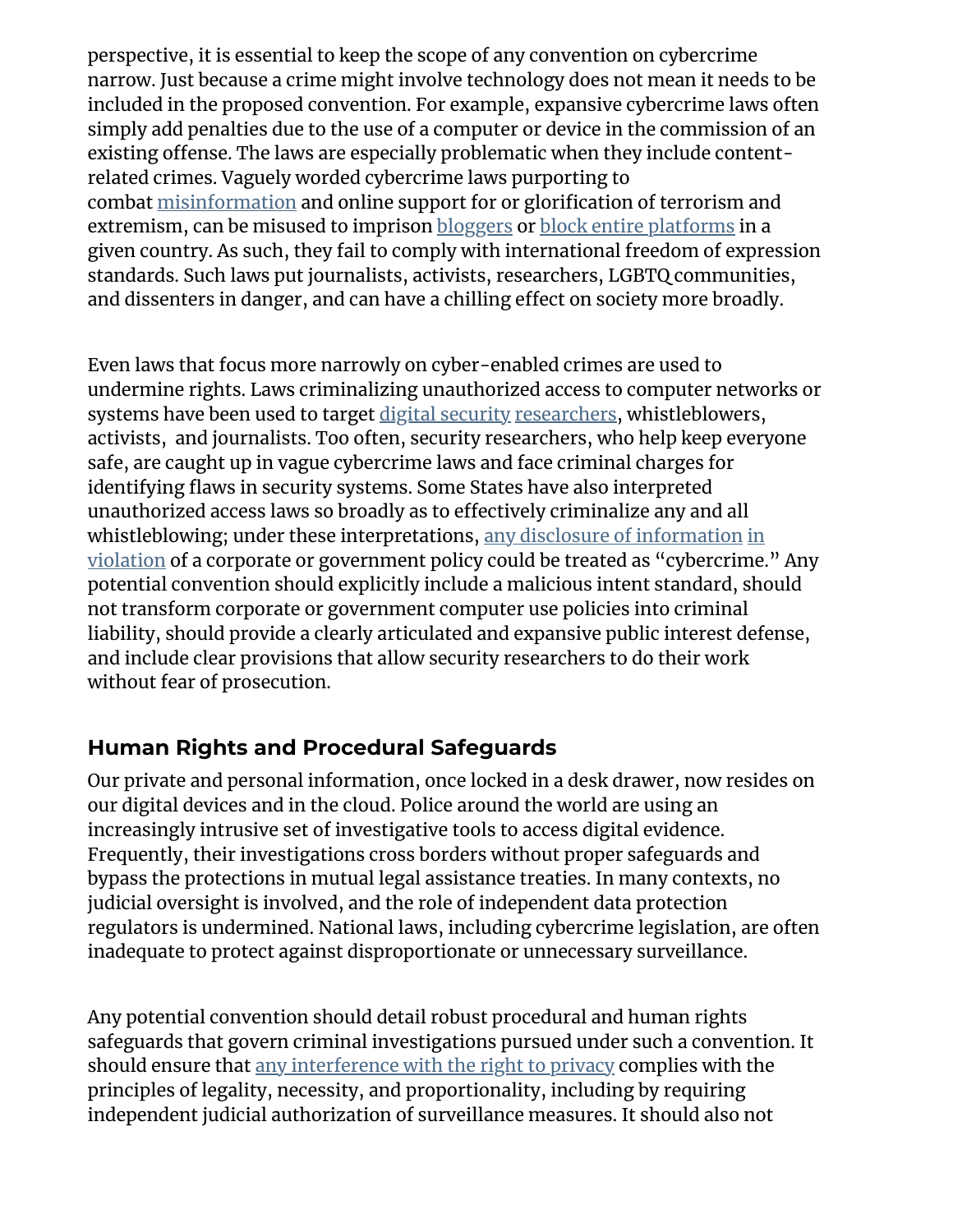forbid States from adopting additional safeguards that limit law enforcement uses of personal data, as such a prohibition would undermine privacy and data protection. Any potential convention should also [reaffirm](https://www.ohchr.org/Documents/Issues/DigitalAge/ReportPrivacyinDigitalAge/A_HRC_39_29_EN.pdf) the need for States to adopt and enforce "strong, robust and comprehensive privacy legislation, including on data privacy, that complies with international human rights law in terms of safeguards, oversight and remedies to effectively protect the right to privacy."

There is a real risk that, in an attempt to entice all States to sign a proposed UN cybercrime convention, bad human rights practices will be accommodated, resulting in a race to the bottom. Therefore, it is essential that any potential convention explicitly reinforces procedural safeguards to protect human rights and resists shortcuts around mutual assistance agreements.

## **Meaningful Participation**

Going forward, we ask the Ad Hoc Committee to actively include civil society organizations in consultations—including those dealing with digital security and groups assisting vulnerable communities and individuals—which did not happen when this process began in 2019 or in the time since.

Accordingly, we request that the Committee:

- Accredit interested technological and academic experts and nongovernmental groups, including those with relevant expertise in human rights but that do not have consultative status with the Economic and Social Council of the UN, in a timely and transparent manner, and allow participating groups to register multiple representatives to accommodate the remote participation across different time zones.
- Ensure that modalities for participation recognize the diversity of nongovernmental stakeholders, giving each stakeholder group adequate speaking time, since civil society, the private sector, and academia can have divergent views and interests.
- Ensure effective participation by accredited participants, including the opportunity to receive timely access to documents, provide interpretation services, speak at the Committee's sessions (in-person and remotely), and submit written opinions and recommendations.
- Maintain an up-to-date, dedicated webpage with relevant information, such as practical information (details on accreditation, time/location, and remote participation), organizational documents (i.e., agendas, discussions documents, etc.), statements and other interventions by States and other stakeholders, background documents, working documents and draft outputs, and meeting reports.

Countering cybercrime should not come at the expense of the fundamental rights and dignity of those whose lives this proposed Convention will touch. States should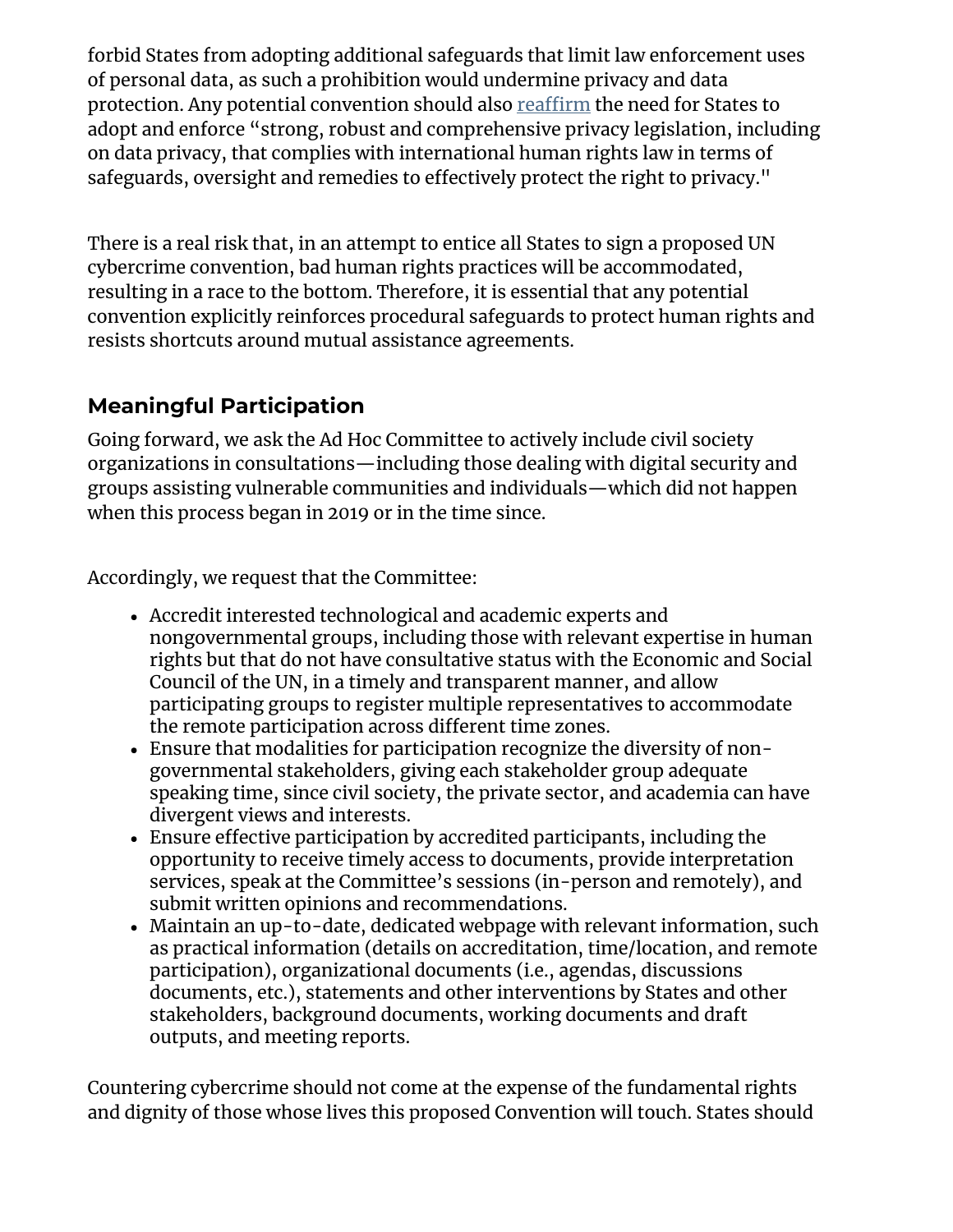ensure that any proposed cybercrime convention is in line with their human rights obligations, and they should oppose any proposed convention that is inconsistent with those obligations.

We would be highly appreciative if you could kindly circulate the present letter to the Ad Hoc Committee Members and publish it on the website of the Ad Hoc Committee.

Signatories,\*

- 1. Access Now International
- 2. Alternative ASEAN Network on Burma (ALTSEAN) Burma
- 3. Alternatives Canada
- 4. Alternative Informatics Association Turkey
- 5. AqualtuneLab Brazil
- 6. ArmSec Foundation Armenia
- 7. ARTICLE 19 International
- 8. Asociación por los Derechos Civiles (ADC) Argentina
- 9. Asociación Trinidad / Radio Viva Trinidad
- 10. Asociatia Pentru Tehnologie si Internet (ApTI) Romania
- 11. Association for Progressive Communications (APC) International
- 12. Associação Mundial de Rádios Comunitárias (Amarc Brasil) Brazil
- 13. ASEAN Parliamentarians for Human Rights (APHR) Southeast Asia
- 14. Bangladesh NGOs Network for Radio and Communication (BNNRC) Bangladesh
- 15. BlueLink Information Network Bulgaria
- 16. Brazilian Institute of Public Law Brazil
- 17. Cambodian Center for Human Rights (CCHR) Cambodia
- 18. Cambodian Institute for Democracy Cambodia
- 19. Cambodia Journalists Alliance Association Cambodia
- 20. Casa de Cultura Digital de Porto Alegre Brazil
- 21. Centre for Democracy and Rule of Law Ukraine
- 22. Centre for Free Expression Canada
- 23. Centre for Multilateral Affairs Uganda
- 24. Center for Democracy & Technology United States
- 25. Center for Justice and International Law (CEJIL) International
- 26. Centro de Estudios en Libertad de Expresión y Acceso (CELE) Argentina
- 27. Civil Society Europe
- 28. Coalition Direitos na Rede Brazil
- 29. Código Sur Costa Rica
- 30. Collaboration on International ICT Policy for East and Southern Africa (CIPESA) – Africa
- 31. CyberHUB-AM Armenia
- 32. Data Privacy Brazil Research Association Brazil
- 33. Dataskydd Sweden
- 34. Derechos Digitales Latin America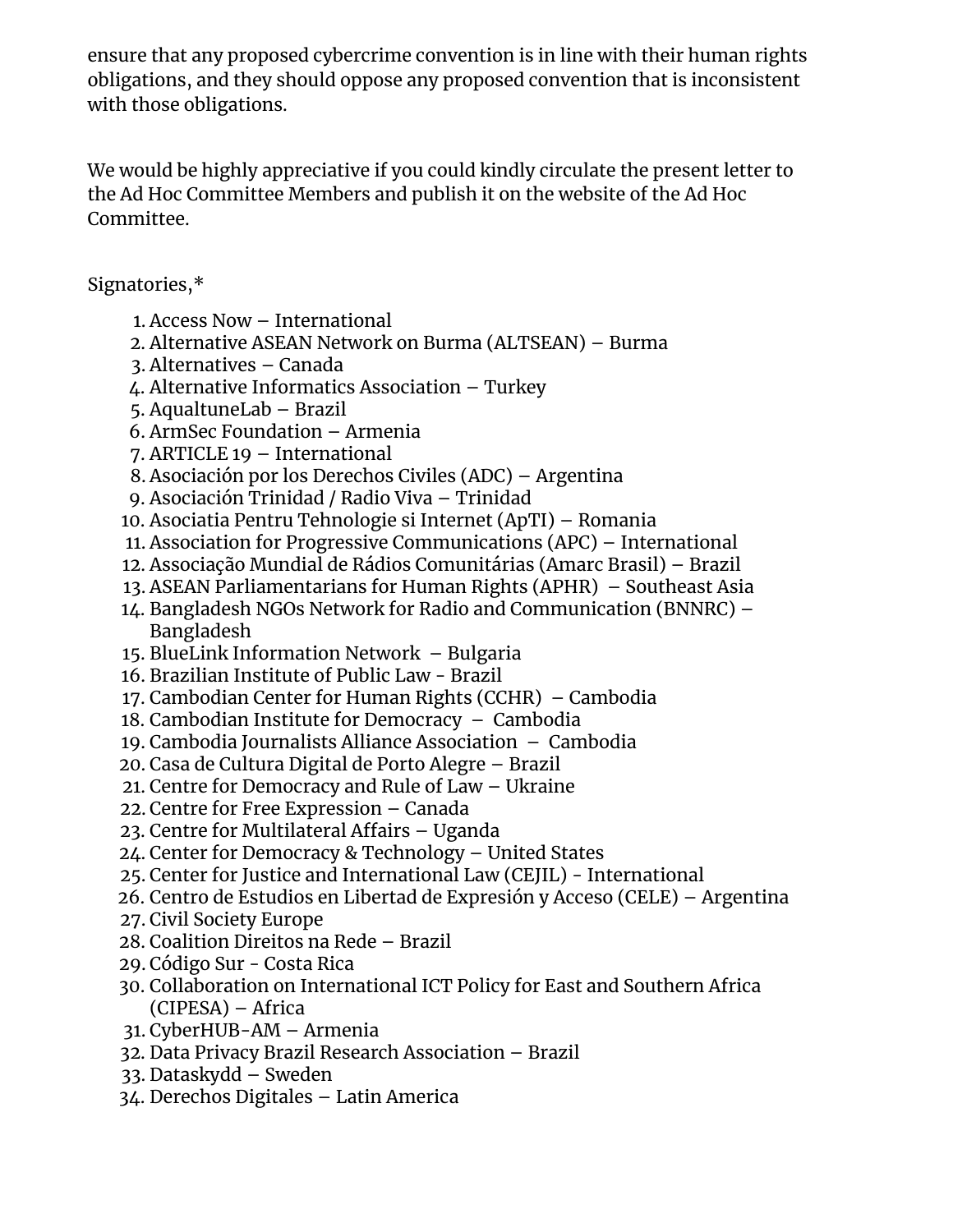- 35. Defending Rights & Dissent United States 36. Digital Citizens – Romania 37. DigitalReach – Southeast Asia 38. Digital Rights Watch - Australia 39. Digital Security Lab – Ukraine 40. Državljan D / Citizen D – Slovenia 41. Electronic Frontier Foundation (EFF) – International 42. Electronic Privacy Information Center (EPIC) – United States 43. Elektronisk Forpost Norge – Norway 44. Epicenter.works for digital rights – Austria 45. European Center For Not-For-Profit Law (ECNL) Stichting – Europe 46. European Civic Forum – Europe 47. European Digital Rights (EDRi) – Europe 48. eQuality Project – Canada 49. Fantsuam Foundation – Nigeria 50. Free Speech Coalition – United States 51. Foundation for Media Alternatives (FMA) – Philippines 52. Fundación Acceso – Central America 53. Fundación Ciudadanía y Desarrollo de Ecuador 54. Fundación CONSTRUIR – Bolivia 55. Fundacion Datos Protegidos – Chile 56. Fundación EsLaRed de Venezuela 57. Fundación Karisma – Colombia 58. Fundación OpenlabEC – Ecuador 59. Fundamedios – Ecuador 60. Garoa Hacker Clube – Brazil 61. Global Partners Digital – United Kingdom 62. GreenNet – United Kingdom 63. GreatFire – China 64. Hiperderecho – Peru 65. Homo Digitalis – Greece 66. Human Rights in China – China 67. Human Rights Defenders Network – Sierra Leone 68. Human Rights Watch – International 69. Igarapé Institute -- Brazil 70. IFEX - International 71. Institute for Policy Research and Advocacy (ELSAM) – Indonesia 72. The Influencer Platform – Ukraine 73. INSM Network for Digital Rights – Iraq 74. Internews Ukraine 75. InternetNZ – New Zealand 76. Instituto Beta: Internet & Democracia (IBIDEM) – Brazil 77. Instituto Brasileiro de Defesa do Consumidor (IDEC) – Brazil 78. Instituto Educadigital – Brazil 79. Instituto Nupef – Brazil 80. Instituto de Pesquisa em Direito e Tecnologia do Recife (IP.rec) – Brazil
	- 81. Instituto de Referência em Internet e Sociedade (IRIS) Brazil
	- 82. Instituto Panameño de Derecho y Nuevas Tecnologías (IPANDETEC) Panama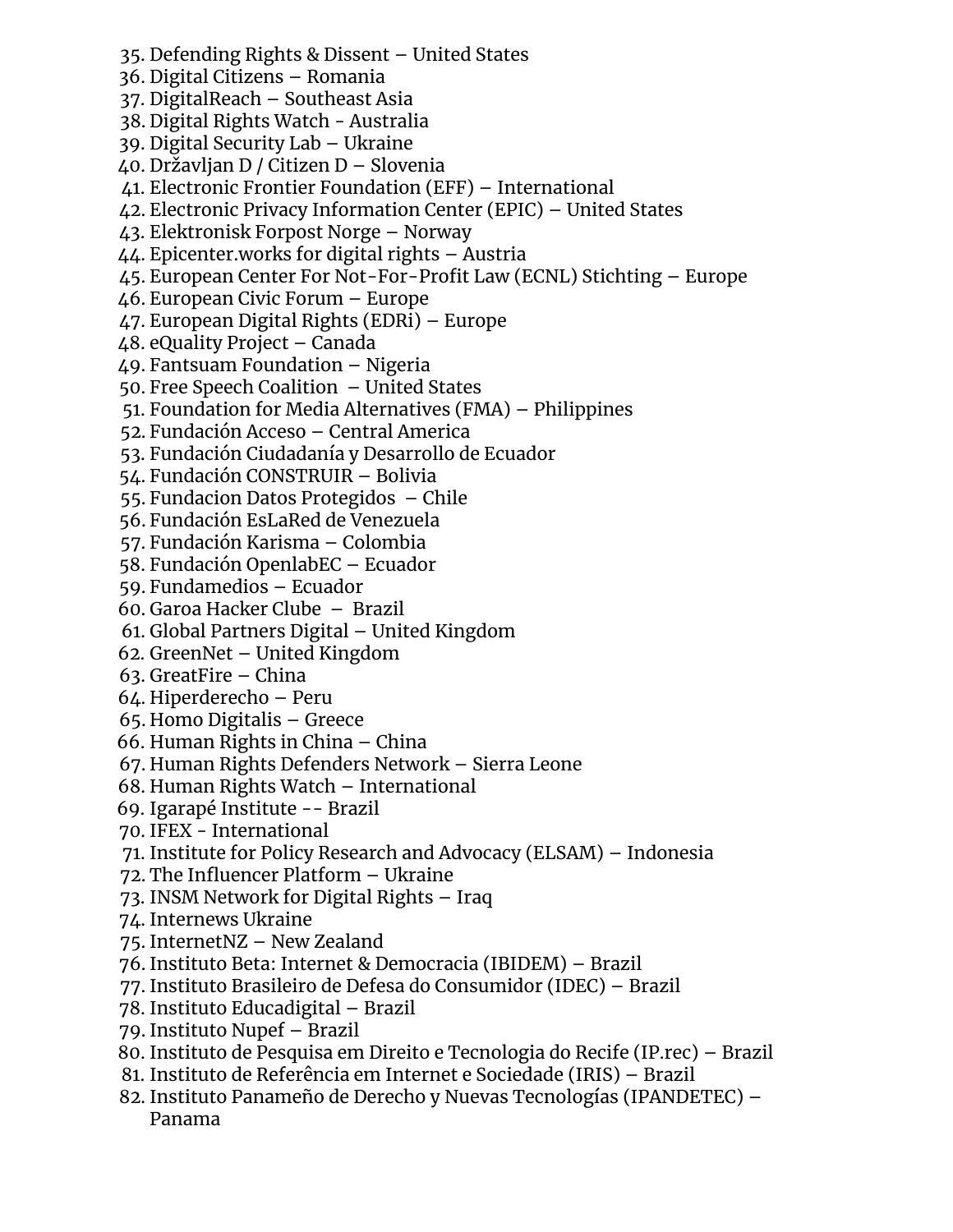- 83. Instituto para la Sociedad de la Información y la Cuarta Revolución Industrial – Peru
- 84. International Commission of Jurists International
- 85. The International Federation for Human Rights (FIDH)
- 86. IT-Pol Denmark
- 87. JCA-NET Japan
- 88. KICTANet Kenya
- 89. Korean Progressive Network Jinbonet South Korea
- 90. Laboratorio de Datos y Sociedad (Datysoc) Uruguay
- 91. Laboratório de Políticas Públicas e Internet (LAPIN) Brazil
- 92. Latin American Network of Surveillance, Technology and Society Studies (LAVITS)
- 93. Lawyers Hub Africa
- 94. Legal Initiatives for Vietnam
- 95. Ligue des droits de l'Homme (LDH) France
- 96. Masaar Technology and Law Community Egypt
- 97. Manushya Foundation Thailand
- 98. MINBYUN Lawyers for a Democratic Society Korea
- 99. Open Culture Foundation Taiwan
- 100. Open Media Canada
- 101. Open Net Association Korea
- 102. OpenNet Africa Uganda
- 103. Panoptykon Foundation Poland
- 104. Paradigm Initiative Nigeria
- 105. Privacy International International
- 106. Radio Viva Paraguay
- 107. Red en Defensa de los Derechos Digitales (R3D) Mexico
- 108. Regional Center for Rights and Liberties Egypt
- 109. Research ICT Africa
- 110. Samuelson-Glushko Canadian Internet Policy & Public Interest Clinic (CIPPIC) – Canada
- 111. Share Foundation Serbia
- 112. Social Media Exchange (SMEX) Lebanon, Arab Region
- 113. SocialTIC Mexico
- 114. Southeast Asia Freedom of Expression Network (SAFEnet) Southeast Asia
- 115. Supporters for the Health and Rights of Workers in the Semiconductor Industry (SHARPS) – South Korea
- 116. Surveillance Technology Oversight Project (STOP) United States
- 117. Tecnología, Investigación y Comunidad (TEDIC) Paraguay
- 118. Thai Netizen Network Thailand
- 119. Unwanted Witness Uganda
- 120. Vrijschrift Netherlands
- 121. West African Human Rights Defenders Network Togo
- 122. World Movement for Democracy International
- 123. 7amleh The Arab Center for the Advancement of Social Media Arab Region

#### **`Individual Experts and Academics**